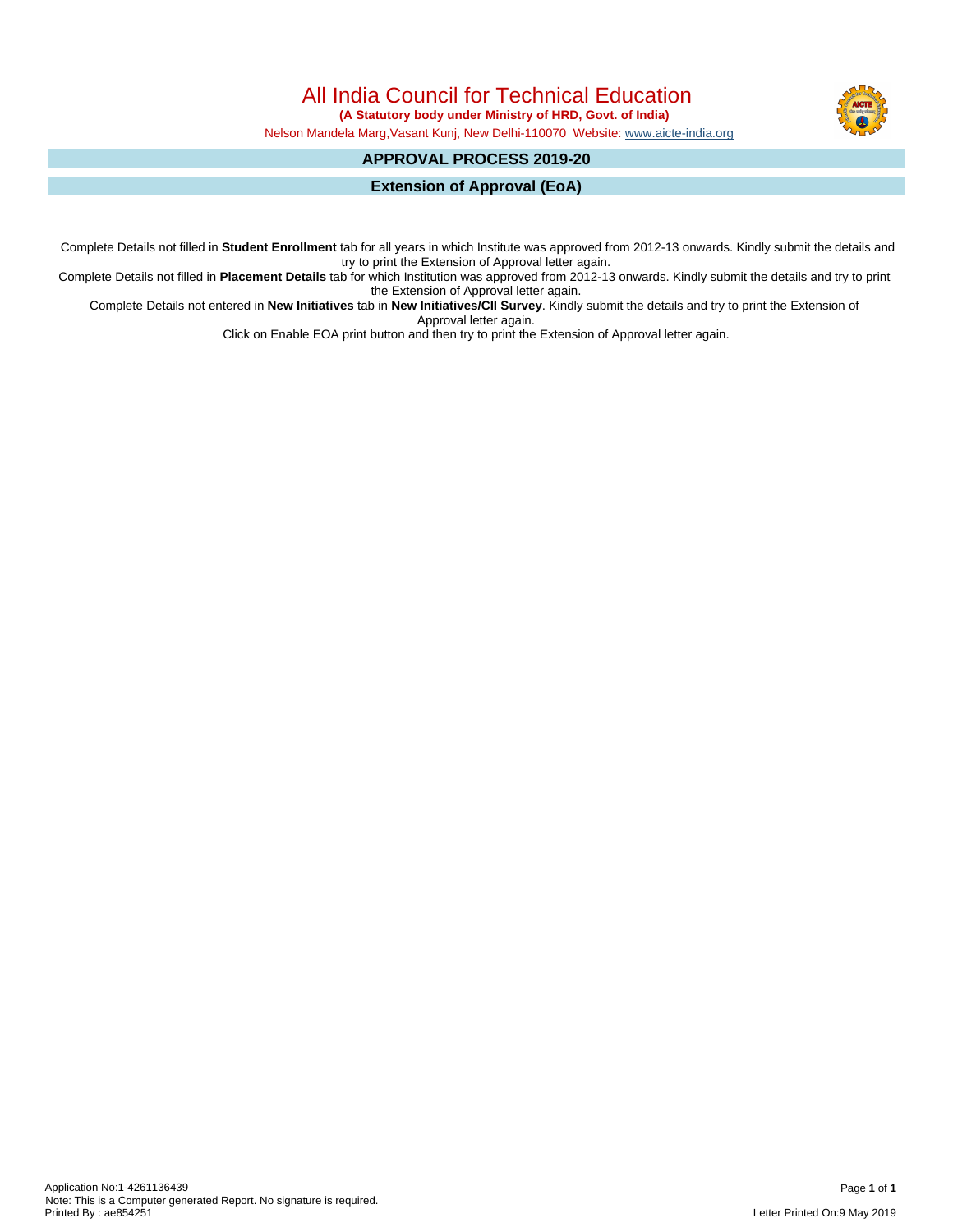All India Council for Technical Education

 **(A Statutory body under Ministry of HRD, Govt. of India)**

Nelson Mandela Marg,Vasant Kunj, New Delhi-110070 Website: [www.aicte-india.org](http://www.aicte-india.org)

#### **APPROVAL PROCESS 2020-21 -**

**Extension of Approval (EoA)**

## **This EOA Report is for Academic Year 2020-2021only.**

**Please print this Report from the Application which has Academic year as 2020-2021.**

Complete Details not filled in **Student Enrollment** tab for all years in which Institution was approved from 2012-13 onwards. Kindly submit the details and try to print the Extension of Approval letter again.

Complete Details not filled in **Placement Details** tab for which Institution was approved from 2012-13 onwards. Kindly submit the details and try to print the Extension of Approval letter again.

Complete Details not entered in **New Initiatives** tab in **New Initiatives/CII Survey**. Kindly submit the details and try to print the Extension of Approval letter again.

Click on Enable EOA print button and then try to print the Extension of Approval letter again.

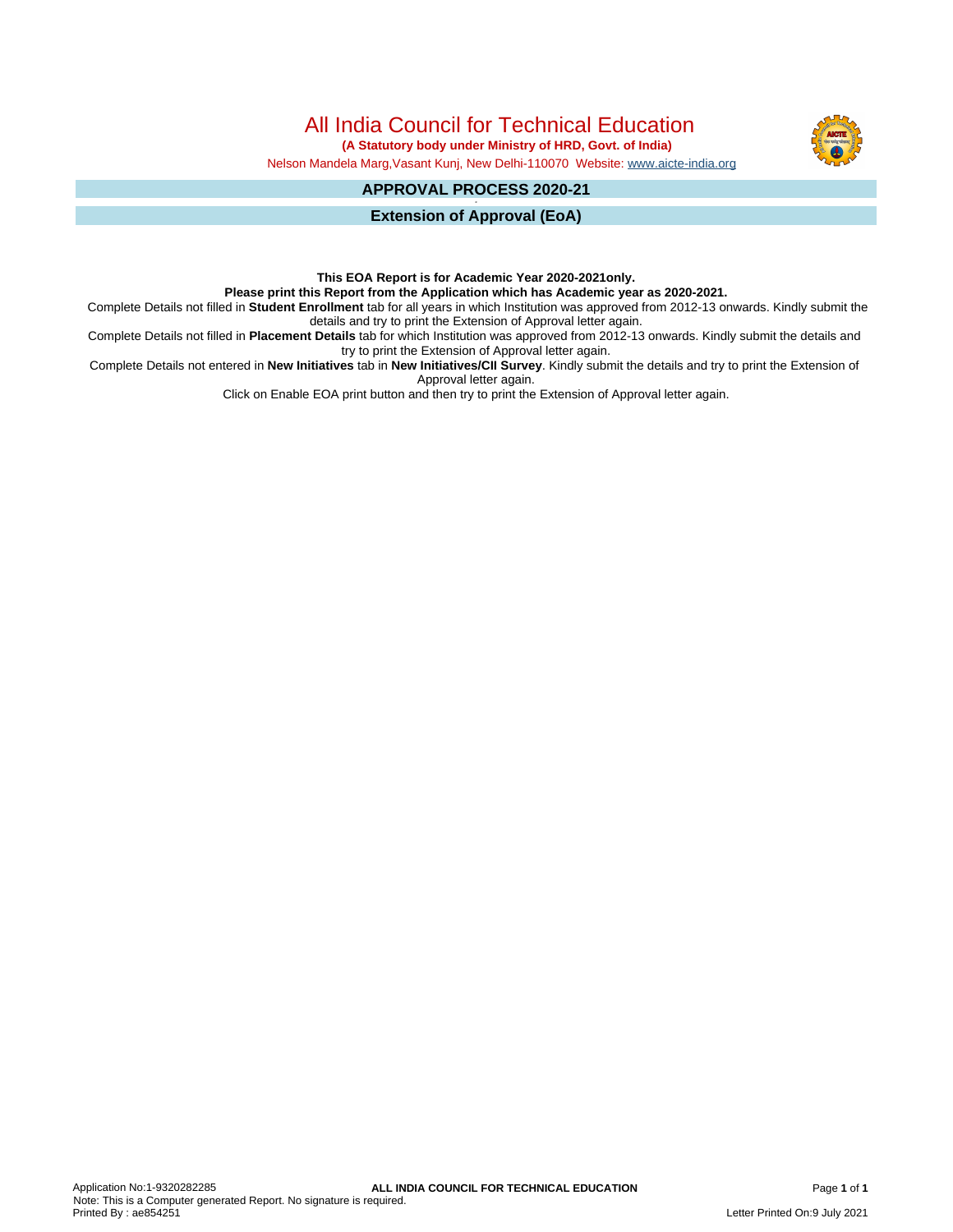All India Council for Technical Education

 **(A Statutory body under Ministry of Education, Govt. of India)**

Nelson Mandela Marg,Vasant Kunj, New Delhi-110070 Website: [www.aicte-india.org](http://www.aicte-india.org)

#### **APPROVAL PROCESS 2021-22 -**

**Extension of Approval (EoA)**

F.No. North-West/1-9320282285/2021/EOA Date: 25-Jun-2021

To,

The Financial Commissioner & Principal Secretary (Technical) Govt. of Haryana, Room No. 503/5, Sector -17 New Secretariat, Chandigarh-160017

### **Sub: Extension of Approval for the Academic Year 2021-22**

Ref: Application of the Institution for Extension of Approval for the Academic Year 2021-22

Sir/Madam,

In terms of the provisions under the All India Council for Technical Education (Grant of Approvals for Technical Education) (1<sup>st</sup> Amendment) Regulations, 2021 notified on 24th February 2021 and other notifications as applicable and published from time to time, I am directed to convey the approval to

| <b>Permanent Id</b>                              | 1-6293241                                                                                                               | <b>Application Id</b>        | 1-9320282285                                                                  |  |
|--------------------------------------------------|-------------------------------------------------------------------------------------------------------------------------|------------------------------|-------------------------------------------------------------------------------|--|
| Name of the Institution<br>/University           | SD INSTITUTE OF MANAGEMENT<br><b>AND TECHNOLOGY</b>                                                                     | Name of the Society/Trust    | <b>SD SCHOOL MANAGING</b><br><b>COMMITTEE</b>                                 |  |
| <b>Institution /University</b><br><b>Address</b> | HUDA ROAD, CHOTI LINE, NEAR<br>SD PUBLIC SCHOOL, JAGADHRI,<br>DIST. HARYANA, JAGADHRI,<br>YAMUNA NAGAR, Haryana, 135003 | <b>Society/Trust Address</b> | HUDA ROAD CHOTI LINE,<br>JAGADHRI, JAGADHRI, YAMUNA<br>NAGAR, Haryana, 135003 |  |
| <b>Institution /University</b><br><b>Type</b>    | <b>Private-Self Financing</b>                                                                                           | Region                       | <b>North-West</b>                                                             |  |

### **To conduct following Programs / Courses with the Intake indicated below for the Academic Year 2021-22**

| <b>Program</b>    | Level                          | <b>Course</b> | <b>Affiliating Body</b><br>(University /Body)           | <b>Intake</b><br><b>Approved</b><br>for 2020-21 | <b>Intake</b><br><b>Approved</b><br>for 2021-22 | <b>NRI</b><br><b>Approval</b><br><b>Status</b> | <b>FN/Gulf</b><br>quotal OCI/<br>Approval<br><b>Status</b> |
|-------------------|--------------------------------|---------------|---------------------------------------------------------|-------------------------------------------------|-------------------------------------------------|------------------------------------------------|------------------------------------------------------------|
| <b>MANAGEMENT</b> | <b>POST</b><br><b>GRADUATE</b> | <b>MBA</b>    | <b>Kurukshetra</b><br>University,<br><b>Kurukshetra</b> | 60                                              | 60                                              | <b>NA</b>                                      | <b>NA</b>                                                  |

### **It is mandatory to comply with all the essential requirements as given in APH 2021-22 (Appendix 6)**

The Institution/ University is having the following deficiencies as per the online application submitted to AICTE (self-disclosure based) and the same shall be complied within Six Months from the date of issue of this EoA

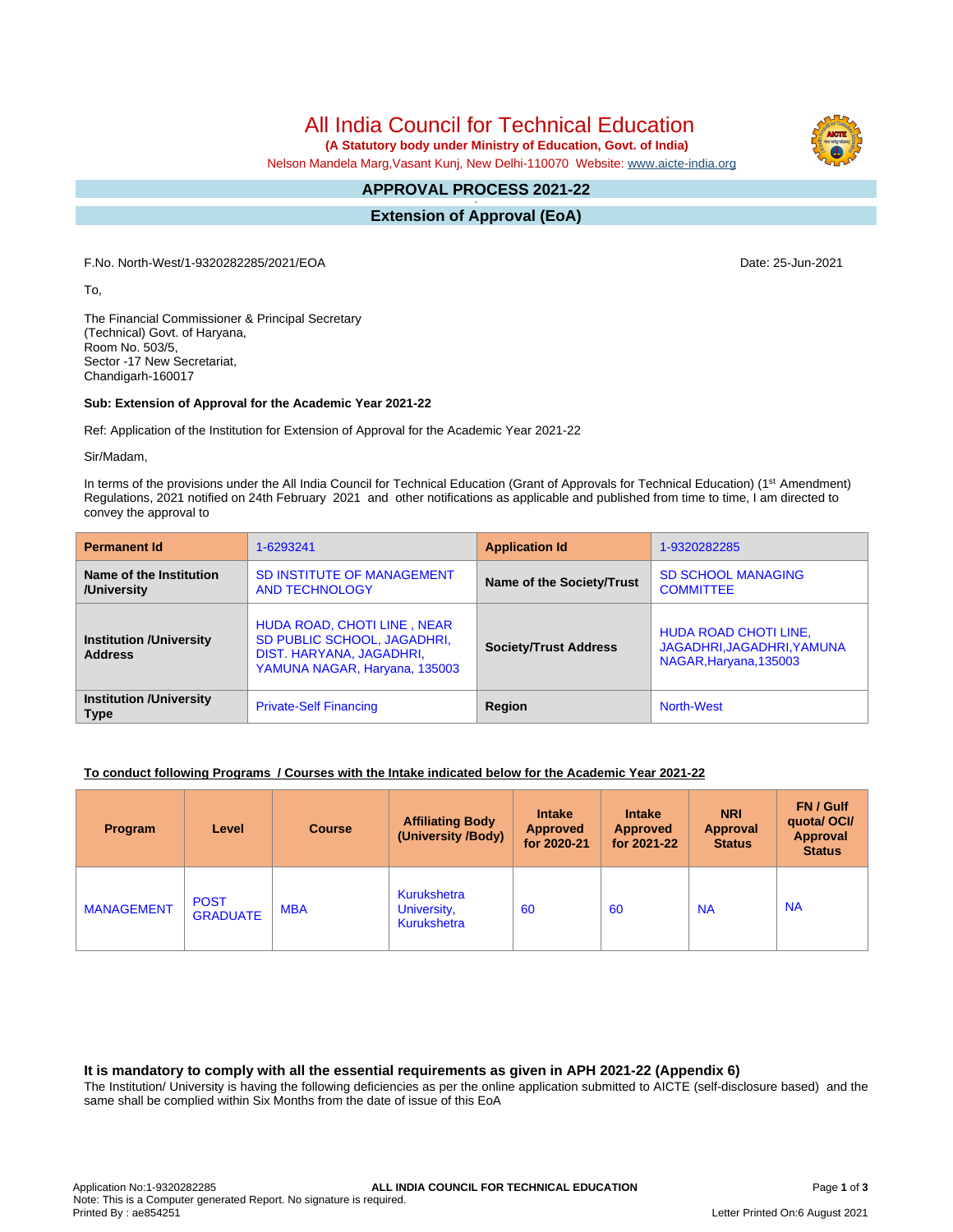## **Deficiencies\* Noted (based on Self Disclosure)**

Establishment: Internal Complaint Committee(ICC).

List of faculty and data uploaded.

**\***Please refer Deficiency Report for details

# **Important Instructions**

- 1. The State Government/ UT/ Directorate of Technical Education/ Directorate of Medical Education shall ensure that 10% of reservation for Economically Weaker Section (EWS) as per the reservation policy for admission, operational from the Academic year 2019-20 is implemented without affecting the reservation percentages of SC/ ST/ OBC/ General. However, this would not be applicable in the case of Minority Institutions referred to the Clause (1) of Article 30 of Constitution of India. Such Institution shall be permitted to increase in annual permitted strength over a maximum period of two years.
- 2. The Institution offering courses earlier in the Regular Shift, First Shift, Second Shift/Part Time now amalgamated as total intake shall have to fulfil all facilities such as Infrastructure, Faculty and other requirements as per the norms specified in the Approval Process Handbook 2021-22 for the Total Approved Intake. Further, the Institutions Deemed to be Universities/ Institutions having Accreditation/ Autonomy status shall have to maintain the Faculty: Student ratio as specified in the Approval Process Handbook.
- 3. Strict compliance of Anti-Ragging Regulation, Establishment of Committee for SC/ ST, Establishment of Internal Complaint Committee (ICC), Establishment of Online Grievance Redressal Mechanism, Barrier Free Built Environment for disabled and elderly persons, Fire and Safety Certificate should be maintained as per the provisions made in Approval Process Handbook and AICTE Regulation notified from time to time.
- 4. In case of any differences in content in this Computer generated Extension of Approval Letter, the content/information as approved by the Executive Council / General Council as available on the record of AICTE shall be final and binding.

**Prof.Rajive Kumar Member Secretary, AICTE**

Copy \*\* to:

- **1. The Director of Technical Education\*\*, Haryana**
- **2**. **The Registrar\*\*,** Kurukshetra University, Kurukshetra
- **3. The Principal / Director,** SD INSTITUTE OF MANAGEMENT AND TECHNOLOGY Huda Road, Choti Line , Near Sd Public School, Jagadhri, Dist. Haryana, Jagadhri,Yamuna Nagar, Haryana,135003
- **4. The Secretary / Chairman,** HUDA ROAD CHOTI LINE, JAGADHRI JAGADHRI,YAMUNA NAGAR Haryana,135003
- **5. The Regional Officer,** All India Council for Technical Education Plot No. 1A, 5th Floor, DTE(Pb..) Building, Dakshin Mark, Sector 36-A, Chandigarh-160 036

### **6. Guard File(AICTE)**

Note: Validity of the Course details may be verified at <http://www.aicte-india.org/> **.**

\*\* Individual Approval letter copy will not be communicated through Post/Email. However, consolidated list of Approved Institutions(bulk) will be shared through